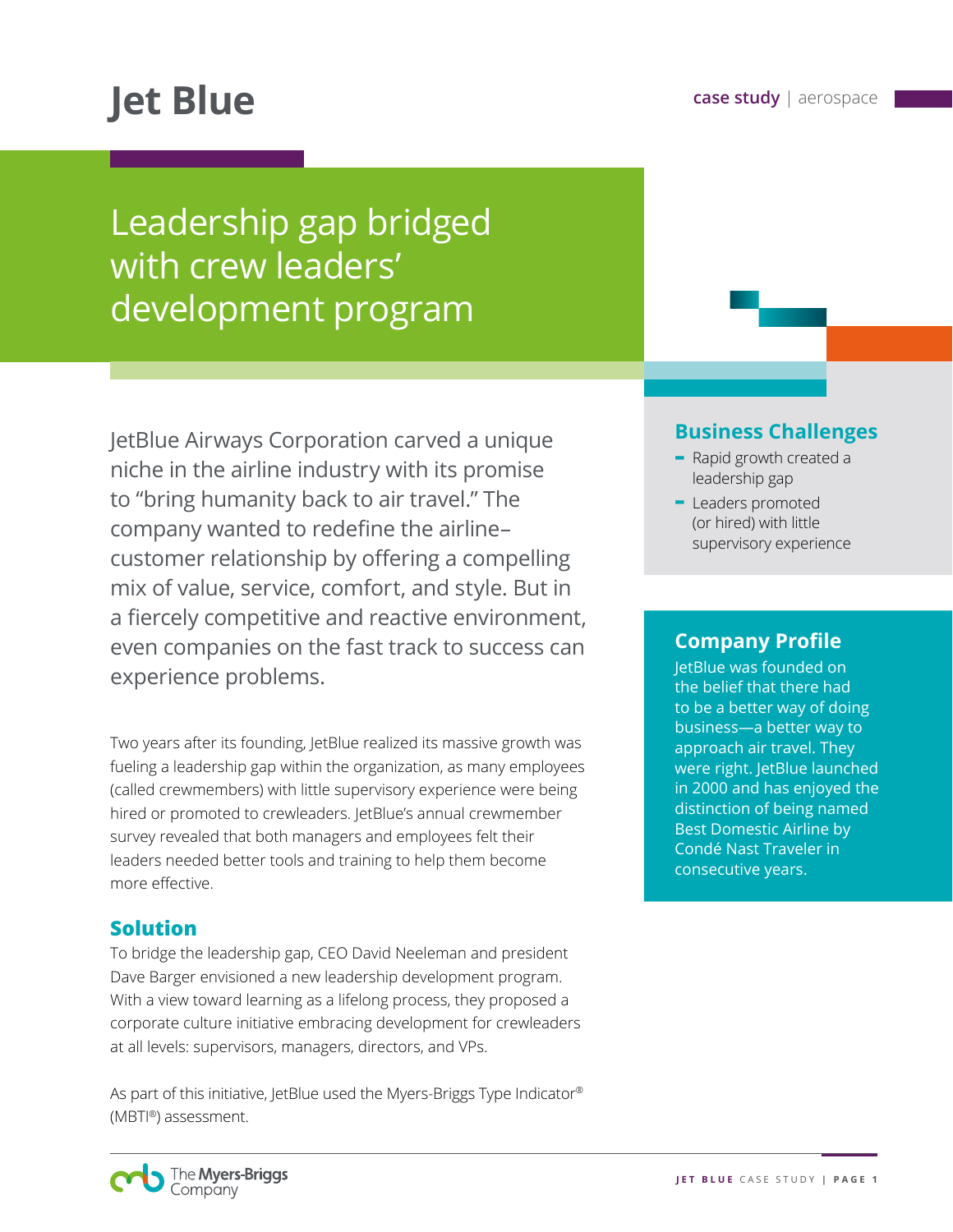The initiative's goals were summed up in an executive memo to crewmembers: "As in the past, we will continue to rely on our JetBlue leaders to guide our crewmembers as we delight our customers and pave new roads in air travel. It is leadership that will enable us to stay small as we grow, to continue the unique and special JetBlue experience that distinguishes us from any other company".

Once the need for leadership development had been identified, Neeleman and Barger knew they'd have to provide a vision for their employees if they wanted to maintain the spirit of a small, servicedriven company offering a unique customer experience. This vision encompassed five leadership principles: 1. Treat your people right. 2. Do the right thing. 3. Communicate with your team. 4. Encourage initiative and innovation. 5. Inspire greatness in others.

They tasked JetBlue's Learning and Development (L&D) group with creating an intensive training program incorporating these principles that would be expected for anyone in a leadership role. (The L&D group is responsible for providing crewmembers and crewleaders with avenues for them to learn and enhance career skills and organizational culture.) In response, using feedback from the Speak Up Survey, L&D created a curriculum of workforce development courses called the Principles of Leadership (POL) series.

The POL series consists of an introductory course called POL Foundations, a more hands-on, implementation-oriented course called Principles of Leadership in Action which leverages the Myers-Briggs® assessment, and a number of follow-up lectures, open to all POL graduates, including a lecture series on leadership that was introduced a year later.

In the three-day POL Foundations course, the crewleaders are introduced to how JetBlue envisions leadership—both as a concept and in practice. They explore the five leadership principles, as well as such critical leadership skills as self-awareness, relationship building, interpersonal communication, performance management, and gaining commitment. Additionally, crewleaders begin to learn how their behavior affects both corporate culture and performance.

#### **Solution**

- **-** Use MBTI instrument as foundation for training and leadership development
- **-** Deliver training for all levels of crew leaders
- **-** Design program to maintain the spirit of a small, servicedriven company

**Cone of the fundamental** aspects of the POL in Action is introspection. The course concentrates on developing self-reflection, selfunderstanding, and recognition and understanding of others' differences. To facilitate participants' learning, JetBlue L&D selected the MBTI personality inventory.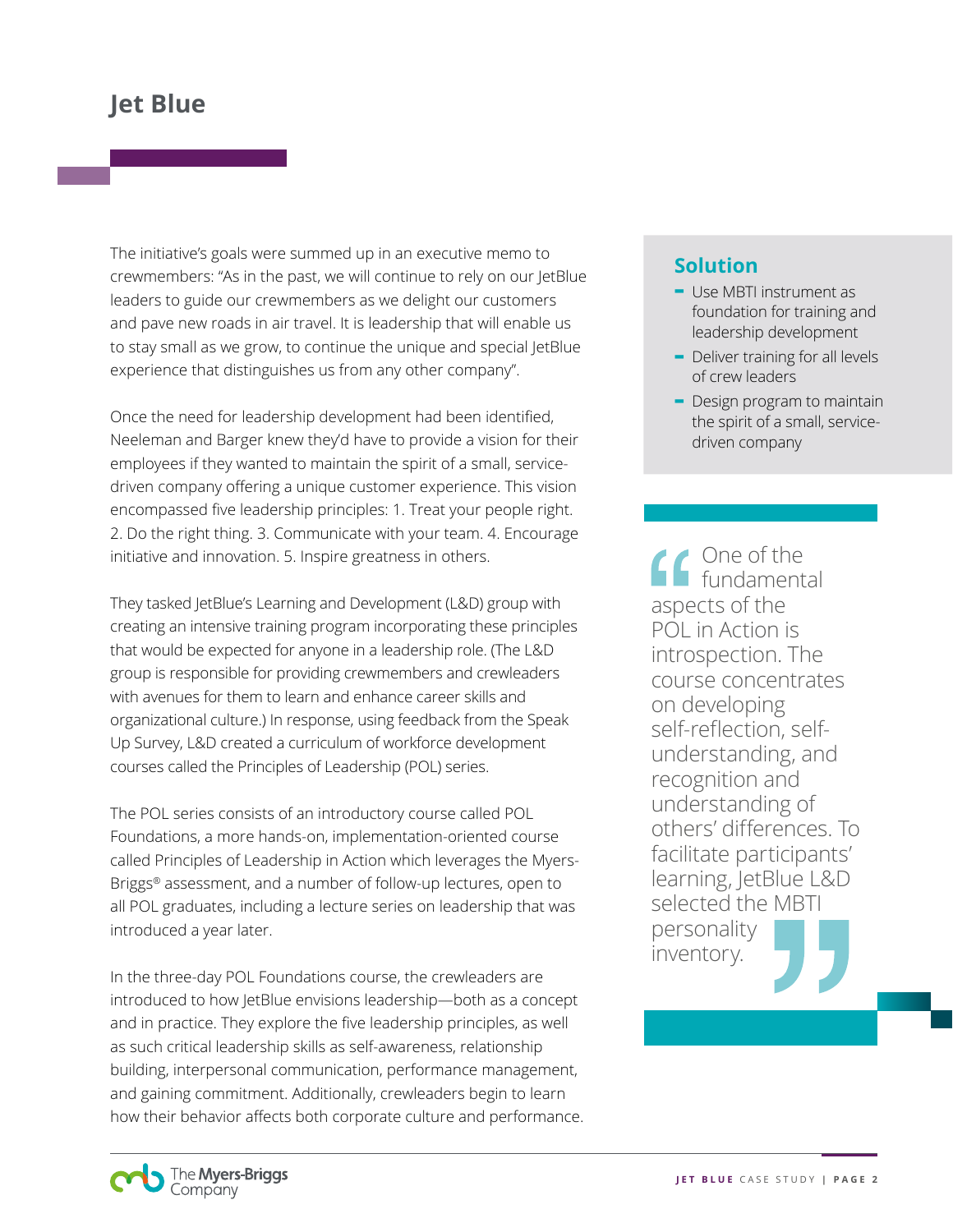POL Foundations also helps crewleaders develop some of the basic supervisory skills they'll need. On the first day senior officers conduct sessions, walking through each of the principles of leadership and how the senior leaders apply those principles. Days 2 and 3 introduce more leadership skills using a basic personality assessment focusing on individual communication and performance management.

Crewleaders participate in skill-building exercises under a "progressive guidance" model that helps them learn how to handle problem behaviors and develop action plans. Following the exercises, they receive feedback from one another and discuss strategies they can use to motivate crewmembers. The program is designed to include "teach backs" where new leaders teach the material they have just learned to help them experience it as a new practice.

Because JetBlue believes in leaders teaching leaders, David and Dave, along with other senior executives, take the time to participate in the course and personally pass along their principles and expectations to crewleaders. David and Dave lead a group of about 25 to 30 crewleaders. David talks about why they are here, why being a good leader is important; Dave walks through "inspire greatness in others" and leads a panel discussion, allowing new crewleaders to ask any question of current senior executives about leadership at JetBlue. Overall, executives spend 60 to 90 minutes with participants, providing insights and answering questions.

After completing POL Foundations, crewleaders take the intensive three-day POL in Action course, which focuses on skill building. This second course, modeled after the Leadership Development Program at the Center for Creative Leadership®, is personalized to each participant. It moves beyond the basics of leadership to build effective and actionable skills that will make participants better leaders. The course teaches crewleaders how to build relationships with their teams in order to improve performance.

POL in Action is taught by skilled facilitators from the L&D group and also involves feedback coaches. Crewleaders receive in-depth attention and support, including administration of the Myers-Briggs

#### **Results**

- **-** Increased employee satisfaction in all areas of work
- **-** Crew leaders understand how behavior affects company culture
- **-** Enhancements in company culture drive the improved customer experience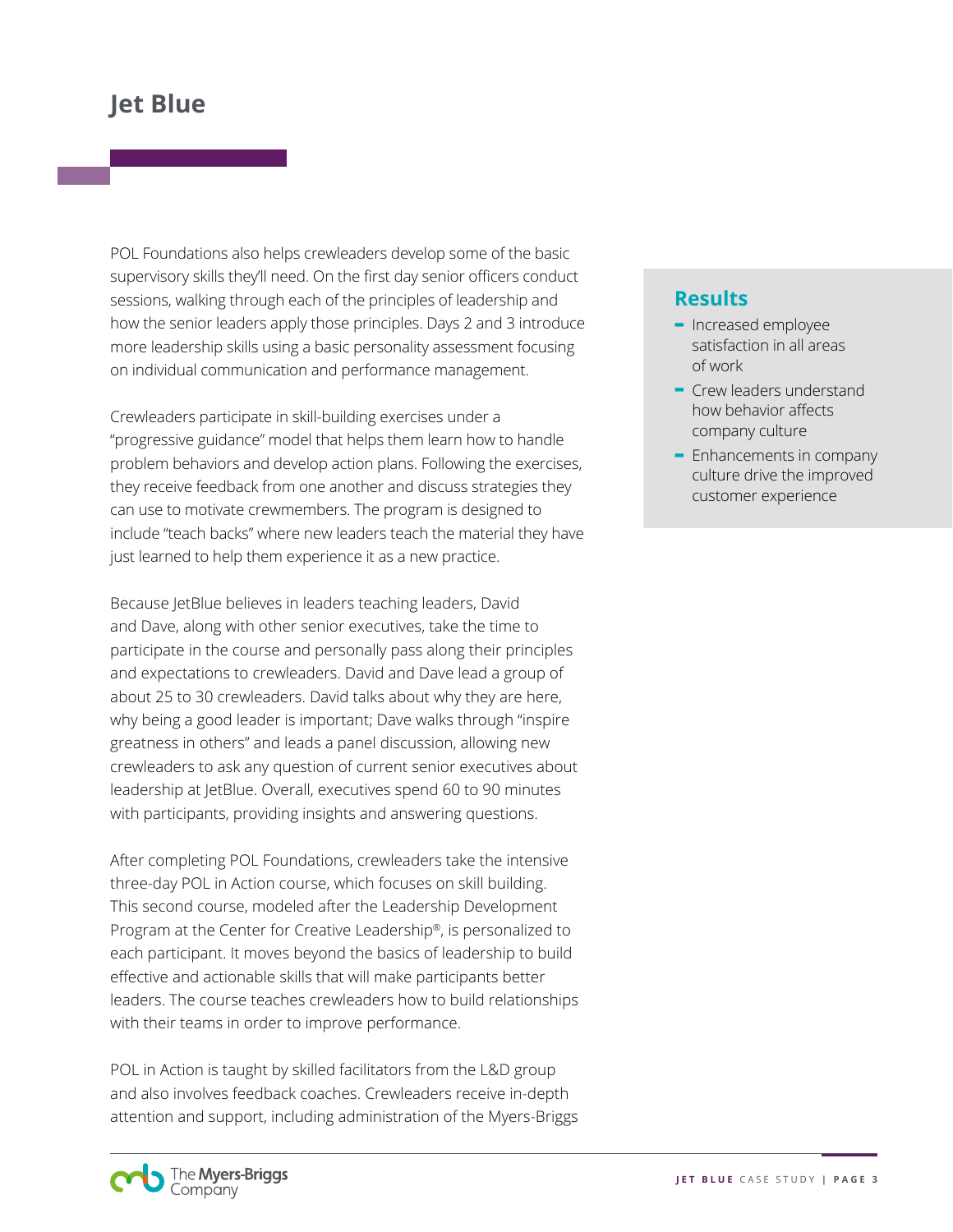assessment and a 360-degree feedback assessment, videotaped activities with group feedback, and one-on-one coaching sessions. At the conclusion of the course, they create a detailed action plan to support their ongoing development and behavioral change.

One of the fundamental aspects of POL in Action is introspection. The course concentrates on developing self-reflection, self-understanding, and recognition and understanding of others' differences, and then applying these skills to actions and communications. To facilitate participants' learning, JetBlue L&D selected the MBTI personality inventory. Working with a certified professional, JetBlue crewleaders take the multiple-choice questionnaire to identify their preferences on four preference pairs: Extraversion–Introversion, Sensing–Intuition, Thinking– Feeling, and Judging–Perceiving. With this knowledge, they are able to determine which of 16 possible personality types best describes them.

In addition to learning their own type, JetBlue crewleaders learn about type theory and how people with various types perceive and interact with the world at large. Participants typically share their MBTI type voluntarily so the group can benefit from this collaborative experience and understanding. Crewleaders can then give each other feedback and talk about how their type played out during a given exercise. The class is also able to talk about group dynamics based on what types are represented in the group. The insight gained through use of the MBTI assessment helps improve interpersonal communications, teamwork, and general self-knowledge.

To help crewleaders appreciate the effects of personality differences and to recognize the resources each team member brings to the table, the MBTI personality assessment is used with the 360-degree feedback assessment and a personal biography. At the end of the three days, a coaching session is conducted, and the MBTI tool is instrumental in providing key learnings JetBlue crewleaders can take away and apply in their work environment.

The combination of the MBTI assessment and communication-oriented activities helps JetBlue L&D open a dialogue to confront potential conflict between crewleaders and their coworkers, address self-management issues that might arise, alleviate work–life balance issues, and help crewleaders recognize when they're stressed.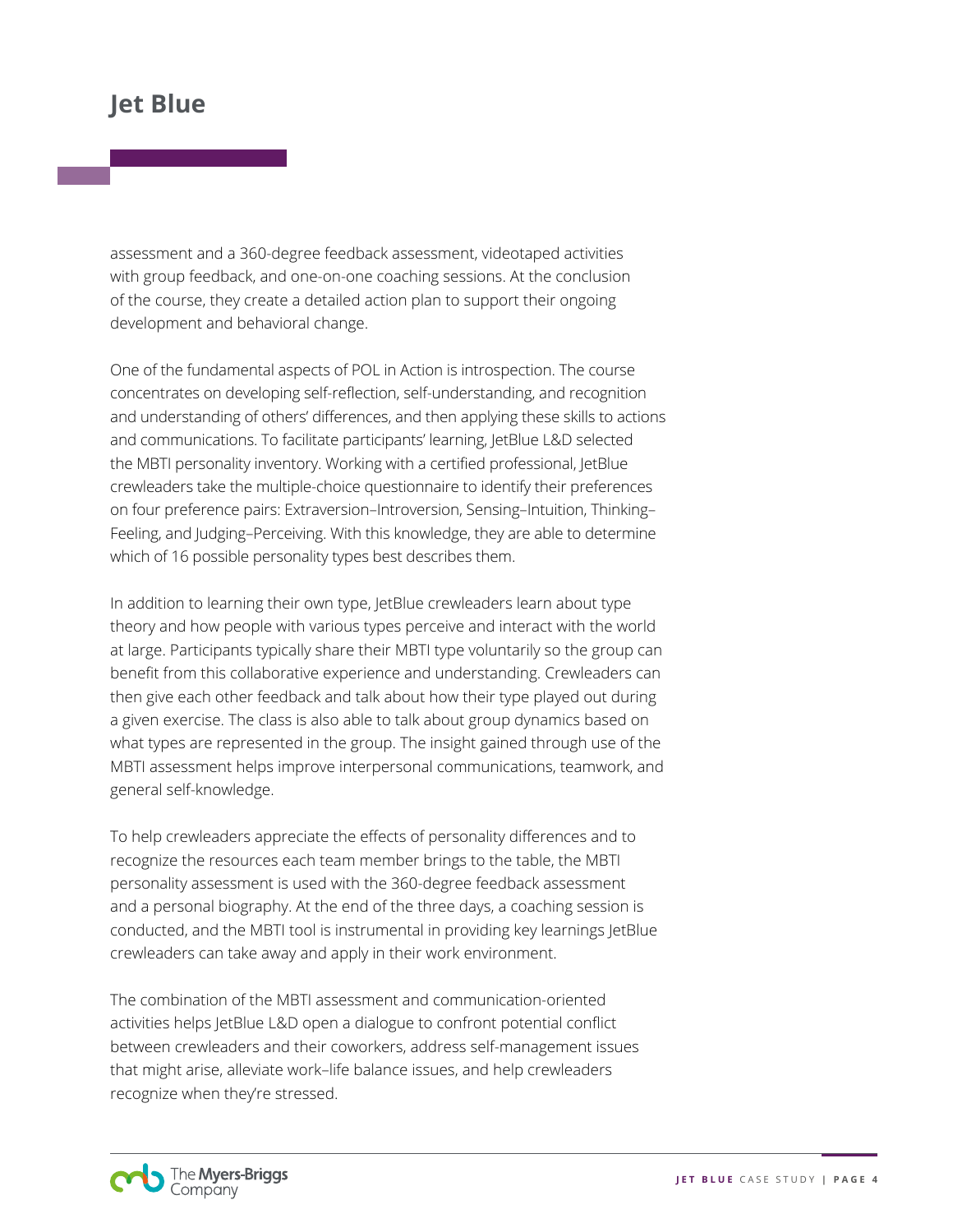#### **Results**

In a competitive environment with a ramped-up demand for leadership talent, David Neeleman and Dave Barger responded to an internal need for leadership development and initiated positive change. Their goal for the Principles of Leadership series is to create a better leader for crewmembers, which will result in a superior customer experience.

Two years after implementation, an impact study was conducted that involved small focus groups of graduates of the POL series. In addition, the company surveyed crewleaders, asking them about the training's impact, how they had applied the various skills and concepts they acquired, and how they viewed the overall value of the POL series to the company's success.

What the study and survey overwhelmingly showed is that the POL series sets an expectation that all leaders at JetBlue play an integral part in the company's success. Says David Neeleman to JetBlue leaders, "You're a leader. We're asking you to inspire greatness in others because that's what leaders do."

The study and survey also revealed that participation in the POL series and the production of action plans positively supported the ongoing development of the company's current and future leaders. The POL series has been integrated into JetBlue's culture, and leaders now better understand how their behavior affects the culture. JetBlue's annual Speak Up Survey asks crewmembers how they feel about JetBlue, what it's like to work at the company, and what needs to be improved.

In an interview for Fast Company, David Neeleman said, "When you start out building a new airline, a leadership program is probably the last thing on your list. There are so many other things to do first. Maybe we would have been better to realize we needed it earlier, but we had a mechanism in place to identify the need. And the program is working so far. Even though only 20% of the company had been through Principles of Leadership when we did last year's [Speak Up] survey, every single category went up."

Four years after the company initiated the POL series, JetBlue has been named Best Domestic Airline three years in a row by Condé Nast Traveler 's Readers' Choice Awards.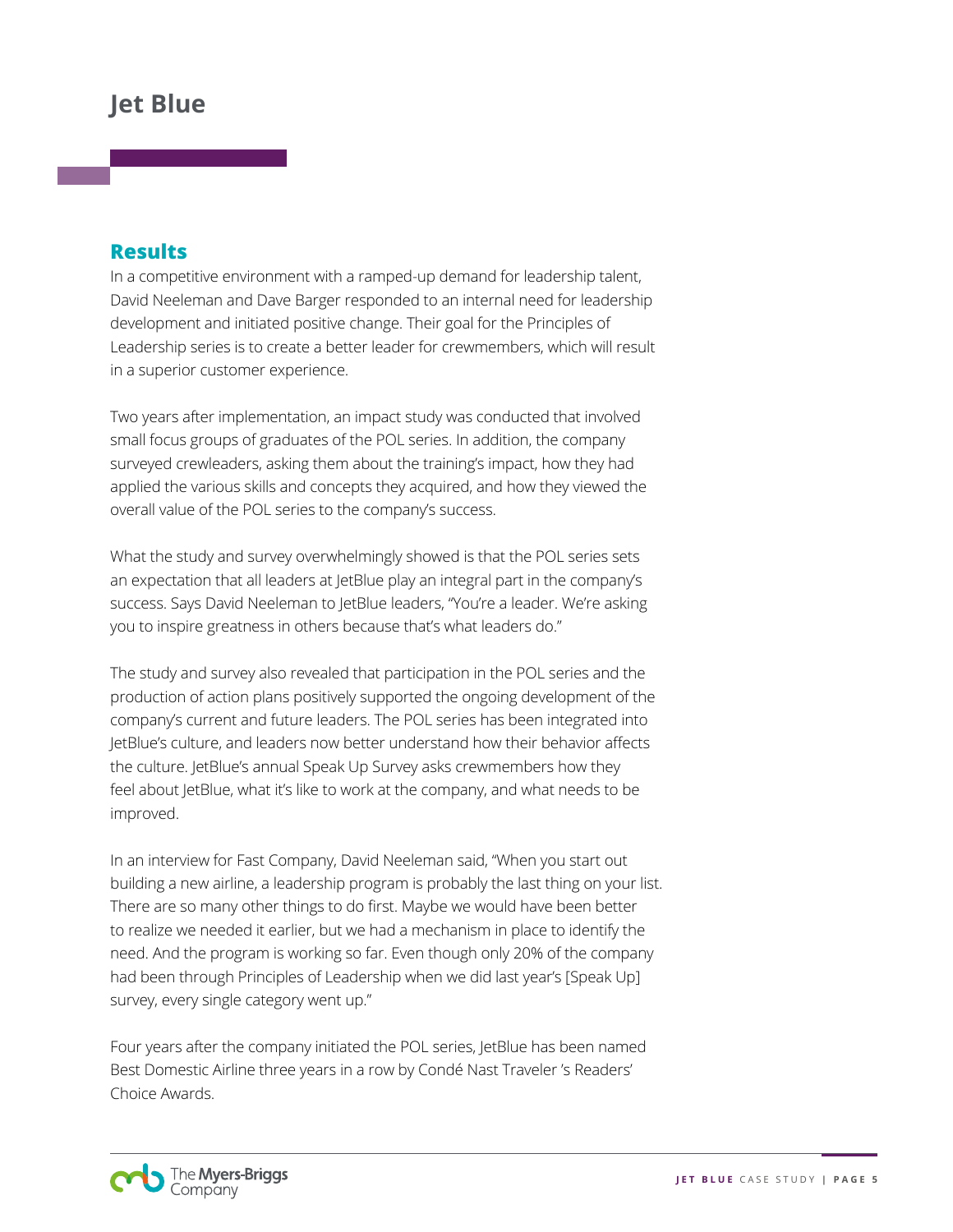JetBlue's leadership development was later expanded to include more of an educational continuum for the different leadership levels—supervisor, manager, director, and VP—and focus on those core skill sets people at each level need to help them go from one stage to the next. In their book Destination Profit, Scott Cawood and Rita V. Bailey took a look at the subject of leadership development as it relates to corporate profitability in the airline industry. JetBlue was one of the two airlines profiled in their study. They had this to say about the airline: "There is no doubt that JetBlue will face a tough year. Rising fuel costs, higher-thanexpected operating costs, and rapid expansion plans present more challenges for the airline. We believe, however, that letBlue is positioned as best it can to work through these issues because it realizes the power of people. Engaged employees will lead their organizations to profitability. We have studied many successful organizations that have done it: They all started with the mind-set that investing in people yields high returns."

According to Neeleman, "You have to remain focused on your people. That's the key to great service. I want our crewmembers to feel that they're important and that we're on a mission together, to put humanity back in air travel. That's where a strong culture comes in. Hopefully, it makes them feel this is the best job they've ever had. If they like coming to work, that gets passed on to the customer. It all starts with hiring, though. We're highly selective. We want crewmembers who like people, not just 'certain' people."